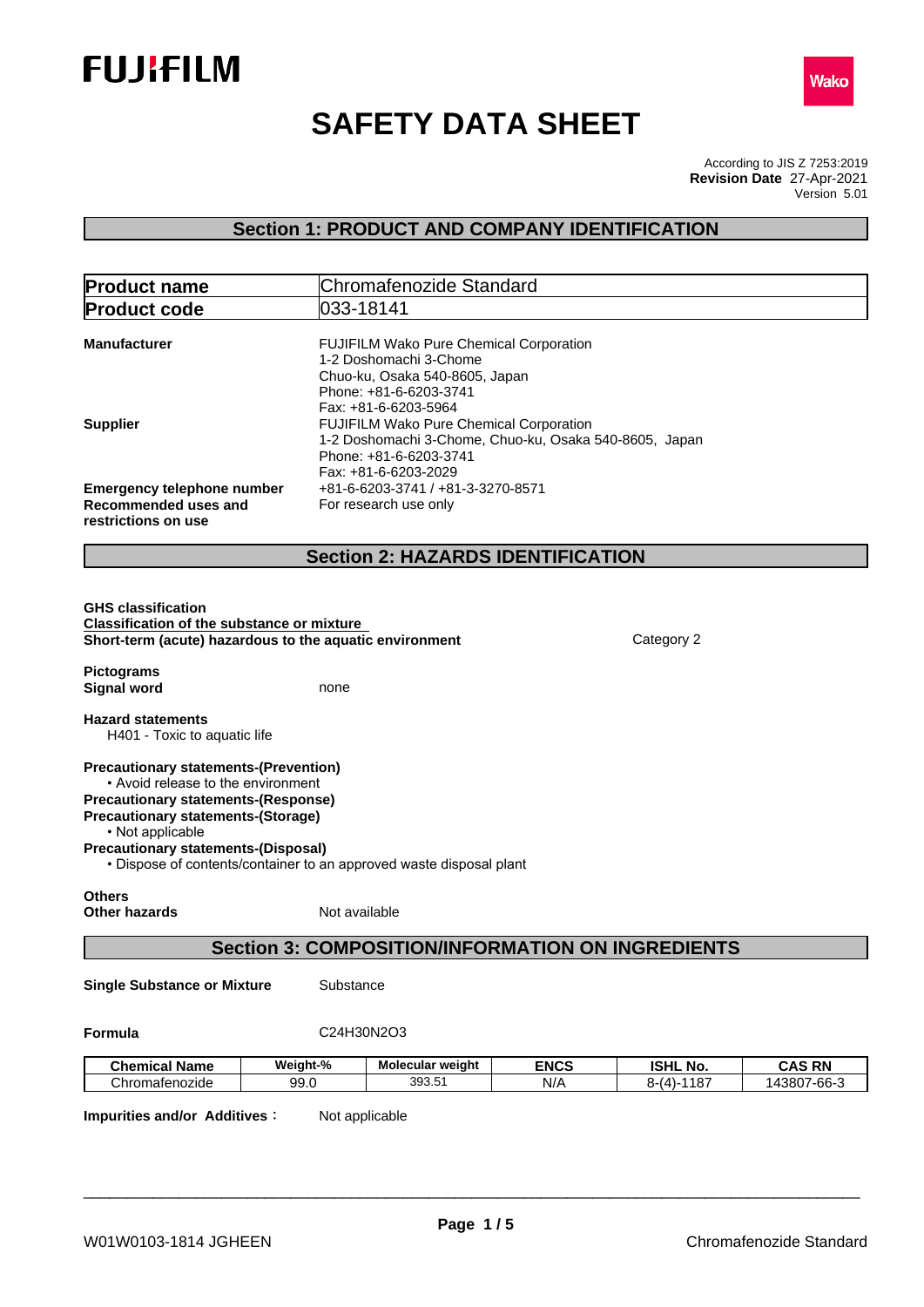### **Section 4: FIRST AID MEASURES**

### **Inhalation**

Remove to fresh air. If symptoms persist, call a physician.

Wash off immediately with soap and plenty of water. If symptoms persist, call a physician.

### **Eye contact**

**Skin contact**

IF IN EYES: Rinse cautiously with water for several minutes. Remove contact lenses, if present and easy to do. Continue rinsing. Immediate medical attention is required.

### **Ingestion**

Rinse mouth. Never give anything by mouth to an unconscious person. Call a physician or poison control center immediately. Do not induce vomiting without medical advice.

### **Protection of first-aiders**

Use personal protective equipment as required.

### **Section 5: FIRE FIGHTING MEASURES**

### **Suitable extinguishing media**

Water spray (fog), Carbon dioxide (CO2), Foam, Extinguishing powder, Sand

**Unsuitable extinguishing media**

No information available

### **Specific hazards arising from the chemical product**

Thermal decomposition can lead to release of irritating and toxic gases and vapors.

**Special extinguishing method**

### No information available

### **Special protective actions for**

### **fire-fighters**

Use personal protective equipment as required.Firefighters should wear self-contained breathing apparatus and full firefighting turnout gear.

### **Section 6: ACCIDENTAL RELEASE MEASURES**

### **Personal precautions, protective equipment and emergency procedures**

For indoor, provide adequate ventilation process until the end of working. Deny unnecessary entry other than the people involved by, for example, using a rope. While working, wear appropriate protective equipments to avoid adhering it on skin, or inhaling the gas. Work from windward, and retract the people downwind.

### **Environmental precautions**

To be careful not discharged to the environment without being properly handled waste water contaminated.

### **Methods and materials for contaminent and methods and materials for cleaning up**

Sweep up and gather scattered particles, and collect it in an empty airtight container.

### **Recoverly, neutralization**

### No information available

### **Secondary disaster prevention measures**

Clean contaminated objects and areas thoroughly observing environmental regulations.

### **Section 7: HANDLING AND STORAGE**

### **Handling**

### **Technical measures**

Avoid contact with strong oxidizing agents. Use with local exhaust ventilation.

### **Precautions**

Do not rough handling containers, such as upsetting, falling, giving a shock, and dragging. Prevent leakage, overflow, and scattering. Not to generate steam and dust in vain. Seal the container after use. After handling, wash hands and face, and then gargle. In places other than those specified, should not be smoking or eating and drinking. Should not be brought contaminated protective equipment and gloves to rest stops. Deny unnecessary entry of non-emergency personnel to the handling area.

### **Safety handling precautions**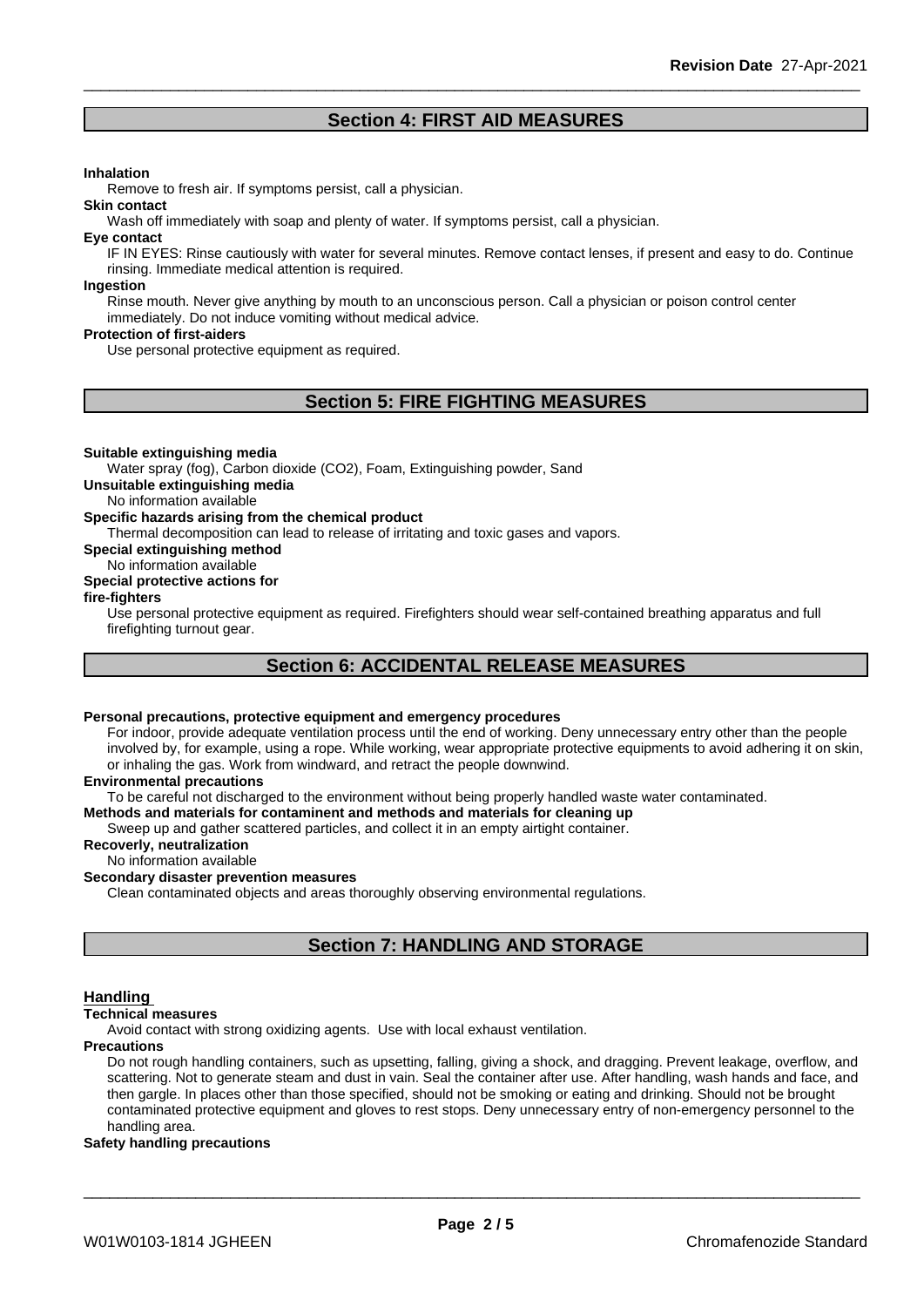Avoid contact with skin, eyes or clothing. Use personal protective equipment as required.

**Storage Safe storage conditions Safe packaging material** Glass<br>**ompatible substances** Strong oxidizing agents **Incompatible** substances

**Storage conditions** Keep container protect from light tightly closed. Store in a cool (2-10 °C) place.

### **Section 8: EXPOSURE CONTROLS/PERSONAL PROTECTION**

### **Engineering controls**

In case of indoor workplace, seal the source or use a local exhaust system. Provide the safety shower facility, and handand eye-wash facility. And display their position clearly.

**Exposure limits** This product, as supplied, does not contain any hazardous materials with occupational exposure limits established by the region specific regulatory bodies.

### **Personal protective equipment**

**Respiratory protection** Dust mask **Hand protection**<br> **Eye protection**<br> **Eye protection**<br> **Exercise** Skin and body protection Long-sleeved work clothes **General hygiene considerations**

**Eye protection** protective eyeglasses or chemical safety goggles

Handle in accordance with good industrial hygiene and safety practice.

### **Section 9: PHYSICAL AND CHEMICAL PROPERTIES**

### **Form**

| Color                                                  | white                                        |
|--------------------------------------------------------|----------------------------------------------|
| Appearance                                             | crystalline powder - powder                  |
| Odor                                                   | No data available                            |
| <b>Melting point/freezing point</b>                    | 186-192 °C                                   |
| Boiling point, initial boiling point and boiling range | No data available                            |
| <b>Flammability</b>                                    | No data available                            |
| <b>Evaporation rate:</b>                               | No data available                            |
| Flammability (solid, gas):                             | No data available                            |
| Upper/lower flammability or                            |                                              |
| explosive limits                                       |                                              |
| Upper:                                                 | No data available                            |
| Lower:                                                 | No data available                            |
| <b>Flash point</b>                                     | No data available                            |
| Auto-ignition temperature:                             | No data available                            |
| Decomposition temperature:                             | No data available                            |
| рH                                                     | No data available                            |
| <b>Viscosity (coefficient of viscosity)</b>            | No data available                            |
| <b>Dynamic viscosity</b>                               | No data available                            |
| <b>Solubilities</b>                                    | acetone: soluble . water: practically insolu |
| n-Octanol/water partition coefficient: (log Pow)       | No data available                            |
| Vapour pressure                                        | No data available                            |
| <b>Specific Gravity / Relative density</b>             | $1.173$ g/cm $3$                             |
| Vapour density                                         | No data available                            |
| <b>Particle characteristics</b>                        | No data available                            |
|                                                        |                                              |

# water : practically insoluble,or insoluble .

### **Section 10: STABILITY AND REACTIVITY**

### **Stability**

**Reactivity** No data available **Chemical stability** May be altered by light. **Hazardous reactions** None under normal processing **Conditions to avoid**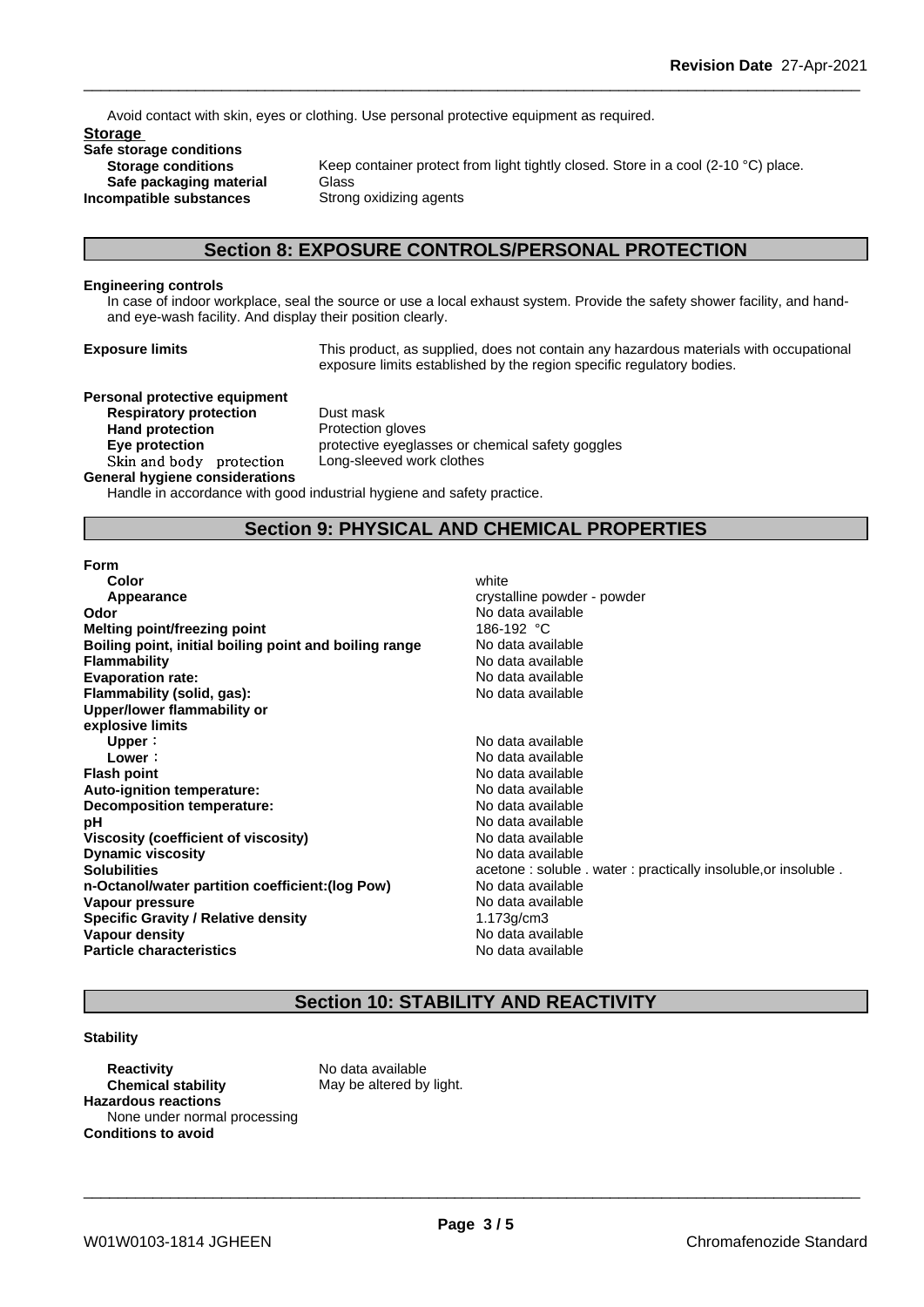Extremes of temperature and direct sunlight **Incompatible materials** Strong oxidizing agents **Hazardous decomposition products** Carbon monooxide (CO), Carbon dioxide (CO2), Nitrogen oxides (NOx)

### **Section 11: TOXICOLOGICAL INFORMATION**

### **Acute toxicity**

| <b>Chemical Name</b> | LD50                                | <b>LD50</b> | <b>_C50</b>       |
|----------------------|-------------------------------------|-------------|-------------------|
|                      | <b>Oral</b>                         | Dermal      | <b>Inhalation</b> |
| Chromatenozide       | 5000<br>male<br>-Rat.<br>ma/ka<br>. | N/A         | $N$ /<br>.        |

| <b>Skin irritation/corrosion</b>  | No data available |
|-----------------------------------|-------------------|
| Serious eye damage/ irritation    | No data available |
| Respiratory or skin sensitization | No data available |
| Reproductive cell mutagenicity    | No data available |
| Carcinogenicity                   | No data available |
| <b>Reproductive toxicity</b>      | No data available |
| <b>STOT-single exposure</b>       | No data available |
| <b>STOT-repeated exposure</b>     | No data available |
| <b>Aspiration hazard</b>          | No data available |

### **Section 12: ECOLOGICAL INFORMATION**

| <b>Ecotoxicity</b>                                                                    | No information available                                                         |  |  |
|---------------------------------------------------------------------------------------|----------------------------------------------------------------------------------|--|--|
| Other data                                                                            | No data available                                                                |  |  |
| Persistence and degradability<br><b>Bioaccumulative potential</b><br>Mobility in soil | No information available<br>No information available<br>No information available |  |  |

**Hazard to the ozone layer** No information available

### **Section 13: DISPOSAL CONSIDERATIONS**

### **Waste from residues**

Disposal should be in accordance with applicable regional, national and local laws and regulations. **Contaminated container and contaminated packaging**

Disposal should be in accordance with applicable regional, national and local laws and regulations.

### **Section 14: TRANSPORT INFORMATION**

| <b>ADR/RID</b><br>UN number<br>Proper shipping name:<br>UN classfication<br><b>Subsidiary hazard class</b><br>Packing group<br><b>Marine pollutant</b> | Not regulated<br>-<br>Not applicable |
|--------------------------------------------------------------------------------------------------------------------------------------------------------|--------------------------------------|
| IMDG<br>UN number<br>Proper shipping name:<br>UN classfication<br>Subsidiary hazard class                                                              | Not regulated<br>-                   |